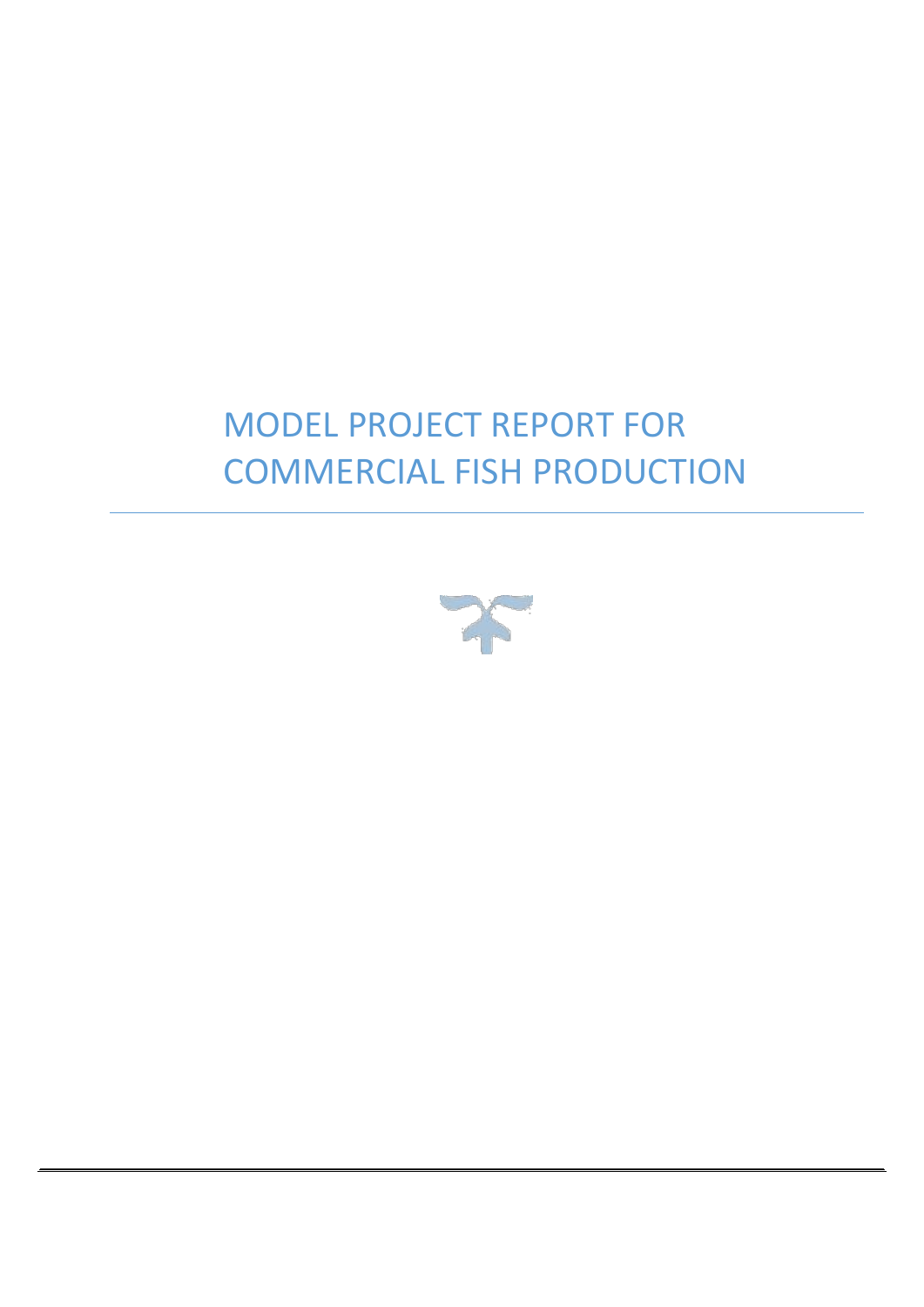## Commercial Fish Production

Fish is one of the favorite item in the food menu of almost 60% of Indians. So market demand is always high for fish items. If we consider the global demand also, the total requirement becomes very high. The main source of fish is from the sea. But the global fish harvest from the sea is decreasing rapidly. The only way we can ensure availability of fish to meet increasing demand is through fish farming. Inland freshwater fish farming plays major role here.We have large number of natural ponds herewith a good business plan and decision, we can convert this opportunity to a successful small scale farm.

Selection of Fish breeds plays major role in the sustainability of our business. The decision should be based on market demand, maintenance point of view, availability of

resource, effective utilization of resources etc. Carp items such as catla, Rohu, Grass carp, common carp etc. are suitable for Indian ponds .Other breeds such as Tilapia, cat fish etc. also cultivated in Indian Ponds. Polyculture (growing two or more fish breeds in same pond) is the suitable strategy for optimum utilization of resources. You can



get quality fish seeds from nearest fish hatcheries or from fisheries department.

| 1              | <b>Total Financial outlay</b>        |  | 2351625 |
|----------------|--------------------------------------|--|---------|
| $\mathbf{2}$   | Margin 15%                           |  | 352744  |
| 3              | <b>Financial Assistance</b>          |  | 1998881 |
| 4              | Say in Rs Lakh                       |  | 19.99   |
| 5              | Rate of Interest                     |  | 12%     |
|                |                                      |  |         |
|                | Production and Income in Rs          |  |         |
| 1              | Production from 1 crop (kg) in 1 ha  |  | 10625   |
| $\overline{2}$ | Price per kg                         |  | 175     |
| 3              | Total income from 2 crops from II yr |  | 3718750 |
| 4              | Operational cost one crop            |  | 1504125 |
| 5.             | Net income from two crops from II yr |  | 2214625 |

Business Plans for Incubatees9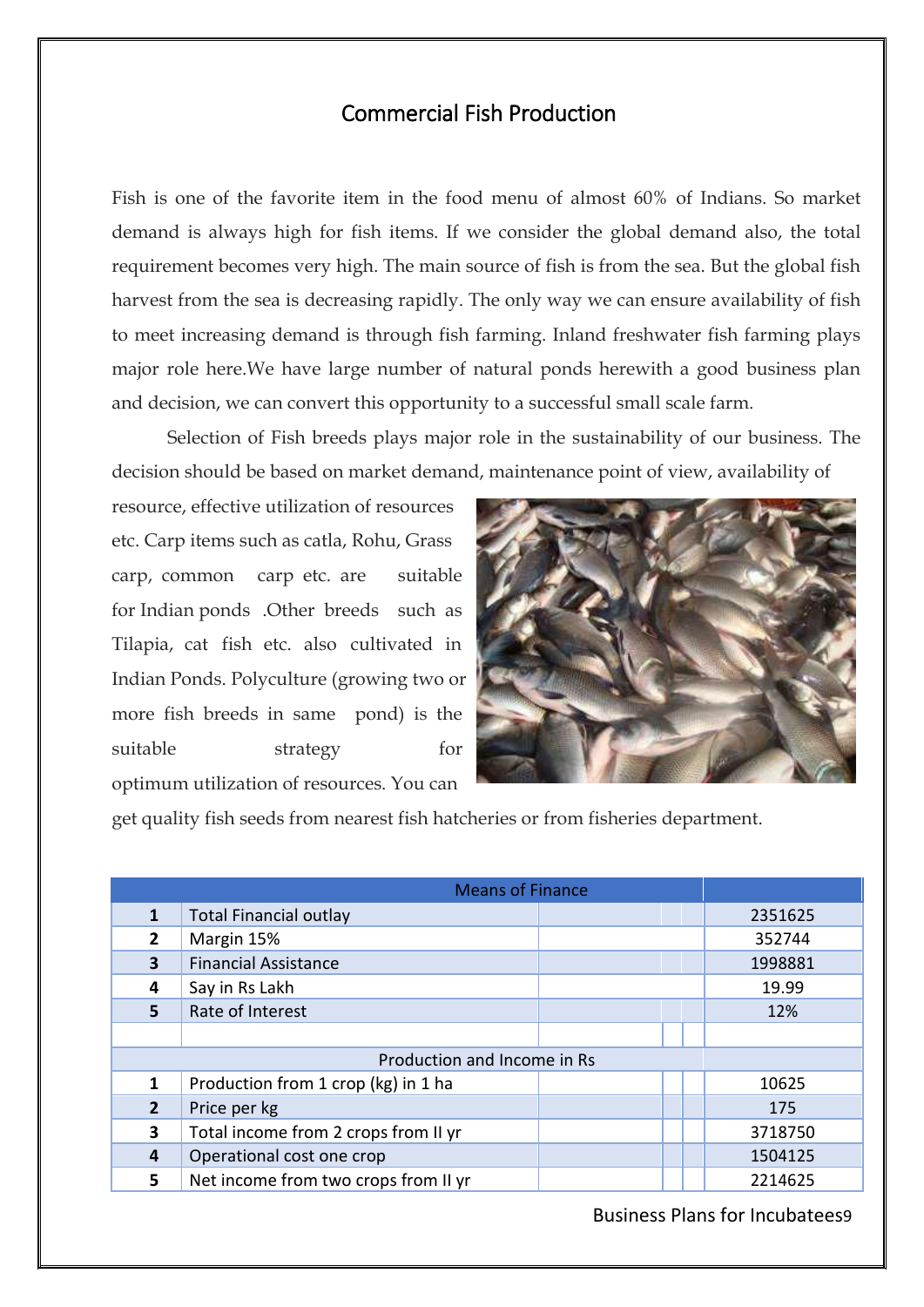| Assumptions    |                                 |            |  |                 |  |  |  |
|----------------|---------------------------------|------------|--|-----------------|--|--|--|
| 1              | Farm size (water spread area)   | ha         |  | 1               |  |  |  |
| $\overline{2}$ | Culture period                  | Months     |  | $\overline{4}$  |  |  |  |
| 3              | Stocking rate 50 No / sqm       | 10000sqm   |  | 500000          |  |  |  |
| 4              | Survival rate                   |            |  | 85%             |  |  |  |
| 5              | No of pieces at harvesting time |            |  | 425000          |  |  |  |
| 6              | Harvest size(average)           | gm         |  | 25              |  |  |  |
| 7              | Production                      | kg/ha/crop |  | 10625           |  |  |  |
| 8              | Water exchange                  |            |  | pumping         |  |  |  |
| 9              | Feed                            |            |  | formulated feed |  |  |  |
| 10             | No of crops per year            |            |  | Two             |  |  |  |
| 11             | <b>FCR</b>                      |            |  | FCR 1:1.40      |  |  |  |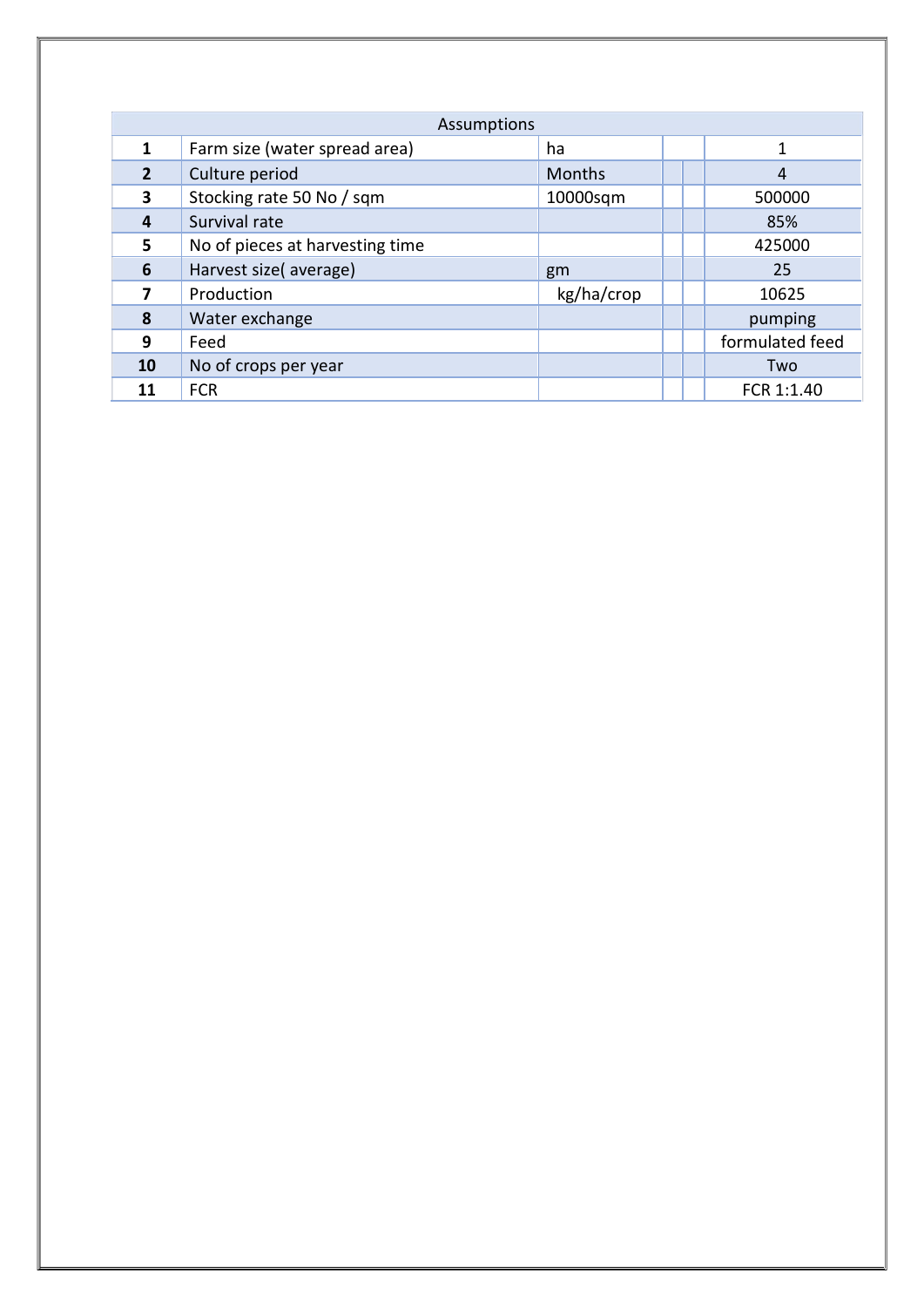| Intensive Carp Culture |  |  |
|------------------------|--|--|
|------------------------|--|--|

| Intensive carp culture Catla and Rohu in 1 ha area |                                                                                                                                                                                                                      |              |                  |              |              |  |  |  |  |
|----------------------------------------------------|----------------------------------------------------------------------------------------------------------------------------------------------------------------------------------------------------------------------|--------------|------------------|--------------|--------------|--|--|--|--|
| A                                                  | Capital Cost                                                                                                                                                                                                         |              | <b>Amount Rs</b> |              |              |  |  |  |  |
| S.No                                               | <b>Particulars</b>                                                                                                                                                                                                   | <b>Units</b> | Quantum          | Rate         | <b>Total</b> |  |  |  |  |
| 1                                                  | Site clearance                                                                                                                                                                                                       |              | LS               | 4000         | 4000         |  |  |  |  |
| $\overline{2}$                                     | Construction of pond including<br>digging, bund construction and<br>compaction and consolidation                                                                                                                     | <b>Hrs</b>   | 50               | 1500         | 75000        |  |  |  |  |
| 3                                                  | Diesel Pump Set                                                                                                                                                                                                      | 5HP          | $\overline{1}$   | 60000        | 60000        |  |  |  |  |
| 4                                                  | Inlet/outlet sluices                                                                                                                                                                                                 |              |                  | L/S          | 5000         |  |  |  |  |
| 5                                                  | Store Room/ Office Room                                                                                                                                                                                              | Sq ft        | 500              | 300          | 150000       |  |  |  |  |
| 6                                                  | Nets and other implements                                                                                                                                                                                            |              |                  | L/S          | 5000         |  |  |  |  |
| 7                                                  | Miscellaneous                                                                                                                                                                                                        |              |                  | L/S          | 3500         |  |  |  |  |
|                                                    | <b>Total "A"</b>                                                                                                                                                                                                     |              |                  |              | 302500       |  |  |  |  |
| B                                                  | Operational cost for one crop (6 months)                                                                                                                                                                             |              |                  |              |              |  |  |  |  |
| $\mathbf{1}$                                       | Drying, desilting, ploughing and<br>watering                                                                                                                                                                         | LS           | LS               | <b>LS</b>    | 10000        |  |  |  |  |
| $\overline{2}$                                     | Lime                                                                                                                                                                                                                 | Kgs          | 500              | 5            | 2500         |  |  |  |  |
| 3                                                  | Single Super Phosphate                                                                                                                                                                                               | <b>Kgs</b>   | 250              | 5            | 1250         |  |  |  |  |
| 4                                                  | Urea                                                                                                                                                                                                                 | <b>Kgs</b>   | 125              | 5            | 625          |  |  |  |  |
| 5                                                  | <b>Poultry Litter</b>                                                                                                                                                                                                | Tons         | 5                | 1000         | 5000         |  |  |  |  |
| 6                                                  | Fish Seed 200-250 gms weight<br>Catla (750) and Rohu (5500) @Rs 15<br>each                                                                                                                                           | <b>Nos</b>   | 6250             | 10           | 62500        |  |  |  |  |
| $\overline{7}$                                     | Fish Feed Oil cake, Rice bran &<br>Cotton Seed Cake @ 80% 10% and<br>10% ratio (9600kgs of Rice bran,<br>1200 kgs of Oil cake & 1200 kgs of<br>Cotton Sedd Cake @ Rs 8/-, Rs 22/-<br>and Rs12/- per kg respectively) | <b>Kgs</b>   | 12000            | 13.6         | 163200       |  |  |  |  |
| 8                                                  | Watch and ward, feeding                                                                                                                                                                                              | 6            | $1\vert$         | 3500         | 21000        |  |  |  |  |
| 9                                                  | Harvesting charges per kg                                                                                                                                                                                            |              | 7000             | $\mathbf{1}$ | 7000         |  |  |  |  |
| 10                                                 | Miscellaneous                                                                                                                                                                                                        | LS           | LS               |              | 15000        |  |  |  |  |
|                                                    | <b>Total "B"</b>                                                                                                                                                                                                     |              |                  |              | 288075       |  |  |  |  |
|                                                    | Total A +B                                                                                                                                                                                                           |              |                  |              | 590575       |  |  |  |  |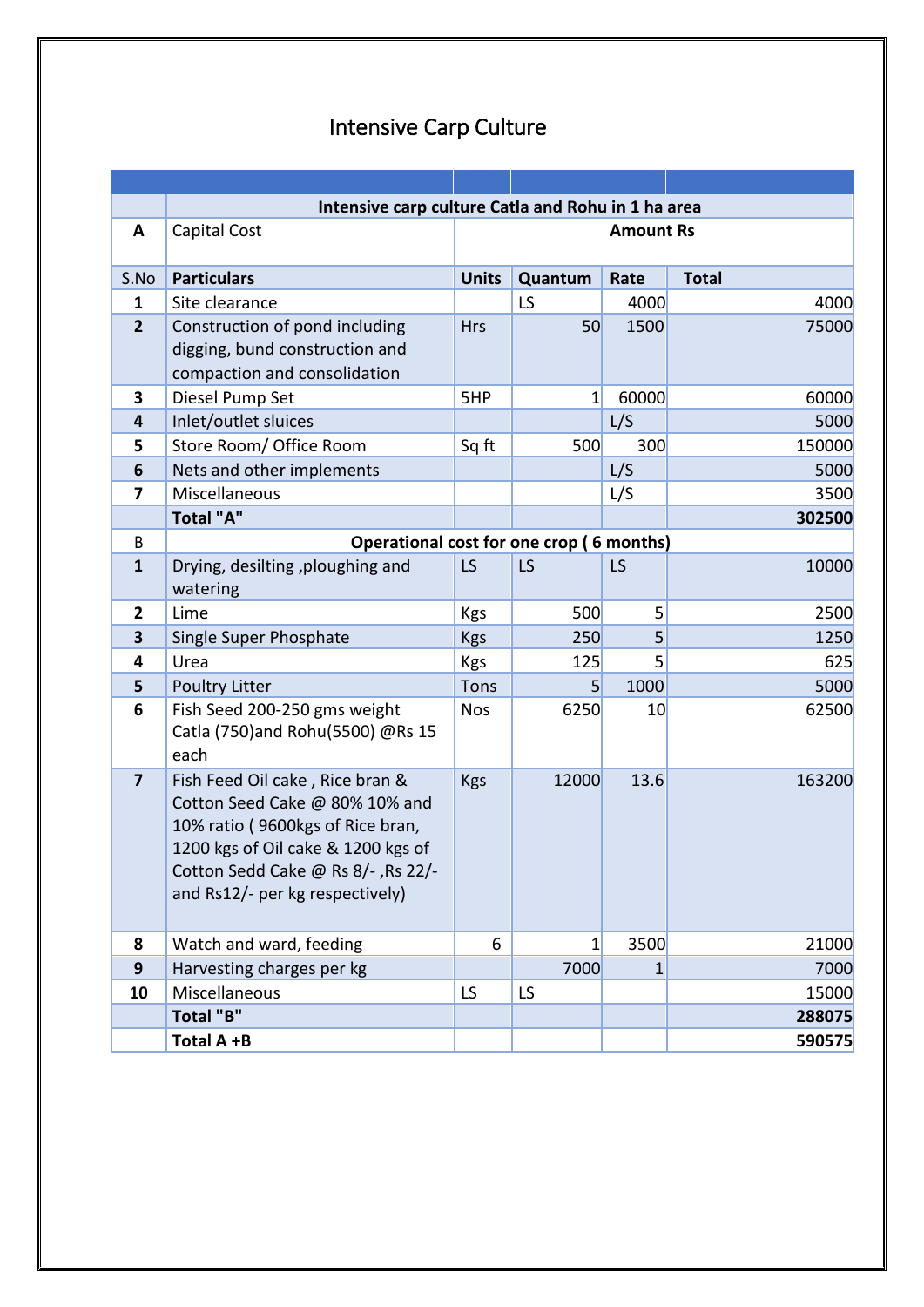|              | <b>Production Norms</b>            |        |      |
|--------------|------------------------------------|--------|------|
| 1            | Survival (%)                       | 80     | 5000 |
| $\mathbf{2}$ | Average weight at harvest<br>(gms) | 1000   | 5000 |
| 3            | Total production (Kg)              | 5000   |      |
| 4            | Farm gate price (Rs.)              | 70     |      |
| 5            | Number of Crops per annum          |        |      |
| 6            | Income during 1st year             | 350000 |      |
|              | For 2 crops                        | 700000 |      |

| Financial Analysis - Intensive carp culture - 1 Ha Model |         |                |      |      |      |      |      |      |                |      |
|----------------------------------------------------------|---------|----------------|------|------|------|------|------|------|----------------|------|
|                                                          |         |                |      |      |      |      |      |      |                |      |
|                                                          |         |                |      |      |      |      |      |      | Rs in lakh     |      |
| Year                                                     | 1       | $\overline{2}$ | 3    | 4    | 5    | 6    | 7    | 8    | 9              | 10   |
|                                                          |         |                |      |      |      |      |      |      |                |      |
| <b>Capital Cost</b>                                      | 3.03    | 0.00           | 0.00 | 0.00 | 0.00 | 0.00 | 0.00 |      | $0.00 \, 0.6*$ | 0.00 |
|                                                          |         |                |      |      |      |      |      |      |                |      |
| <b>Recur ring Cost</b>                                   | 2.88    | 5.76           | 5.76 | 5.76 | 5.76 | 5.76 | 5.76 | 5.76 | 5.76           | 5.76 |
|                                                          |         |                |      |      |      |      |      |      |                |      |
| <b>Total Cost</b>                                        | 5.91    | 5.76           | 5.76 | 5.76 | 5.76 | 5.76 | 5.76 | 5.76 | 6.36           | 5.76 |
|                                                          |         |                |      |      |      |      |      |      |                |      |
| <b>Gross Benefit</b>                                     | 3.75    | 7.50           | 7.50 | 7.50 | 7.50 | 7.50 | 7.50 | 7.50 | 7.50           | 7.50 |
|                                                          |         |                |      |      |      |      |      |      |                |      |
| Net Benefit (B-C)                                        | $-2.16$ | 1.74           | 1.74 | 1.74 | 1.74 | 1.74 | 1.74 | 1.74 | 1.14           | 1.74 |
| *9th year replacement of Pump set                        |         |                |      |      |      |      |      |      |                |      |